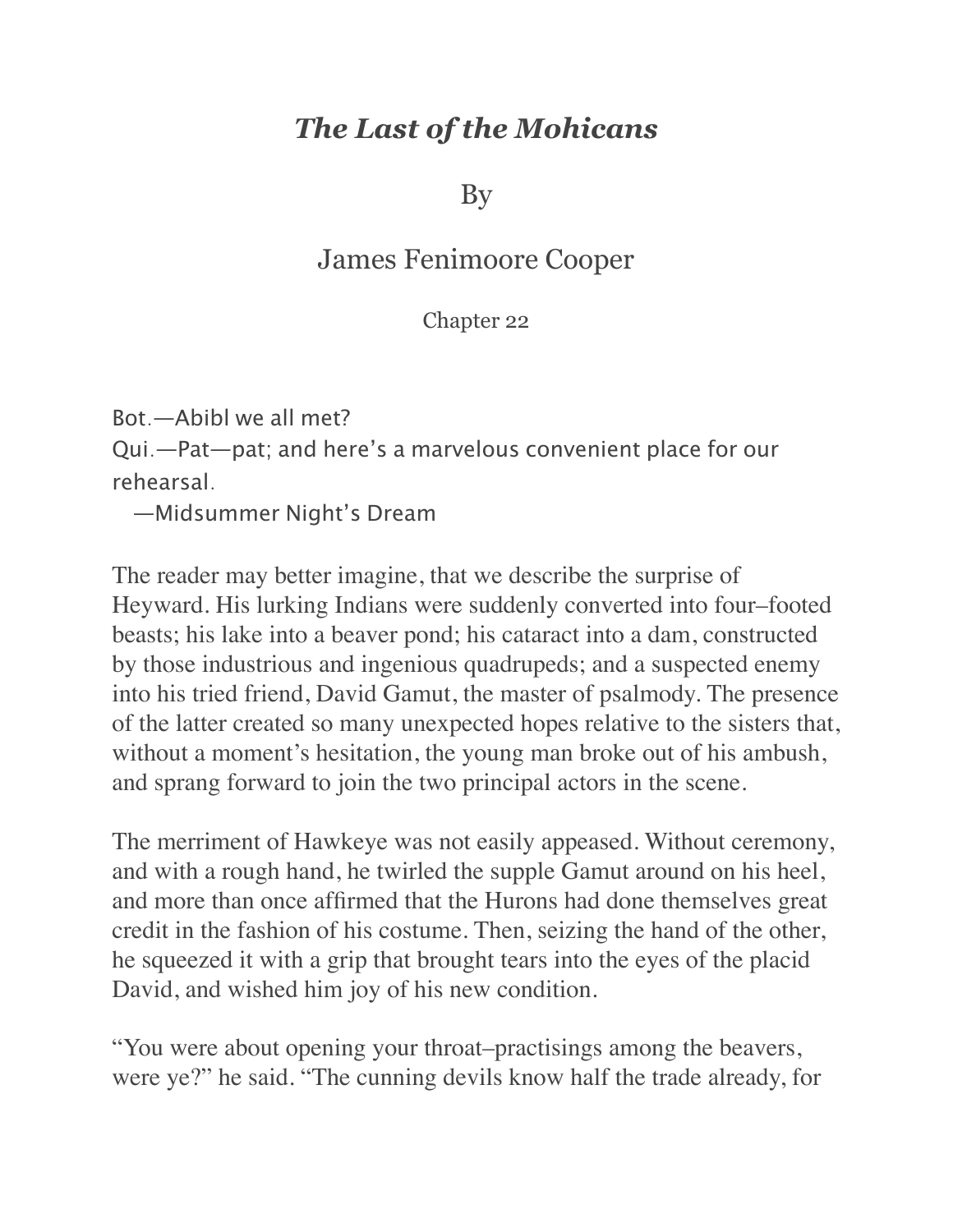they beat the time with their tails, as you heard just now; and in good time it was, too, or 'killdeer' might have sounded the first note among them. I have known greater fools, who could read and write, than an experienced old beaver; but as for squalling, the animals are born dumb! What think you of such a song as this?"

David shut his sensitive ears, and even Heyward apprised as he was of the nature of the cry, looked upward in quest of the bird, as the cawing of a crow rang in the air about them.

"See!" continued the laughing scout, as he pointed toward the remainder of the party, who, in obedience to the signal, were already approaching; "this is music which has its natural virtues; it brings two good rifles to my elbow, to say nothing of the knives and tomahawks. But we see that you are safe; now tell us what has become of the maidens."

"They are captives to the heathen," said David; "and, though greatly troubled in spirit, enjoying comfort and safety in the body."

"Both!" demanded the breathless Heyward.

"Even so. Though our wayfaring has been sore and our sustenance scanty, we have had little other cause for complaint, except the violence done our feelings, by being thus led in captivity into a far land."

"Bless ye for these very words!" exclaimed the trembling Munro; "I shall then receive my babes, spotless and angel– like, as I lost them!"

"I know not that their delivery is at hand," returned the doubting David; "the leader of these savages is possessed of an evil spirit that no power short of Omnipotence can tame. I have tried him sleeping and waking, but neither sounds nor language seem to touch his soul."

"Where is the knave?" bluntly interrupted the scout.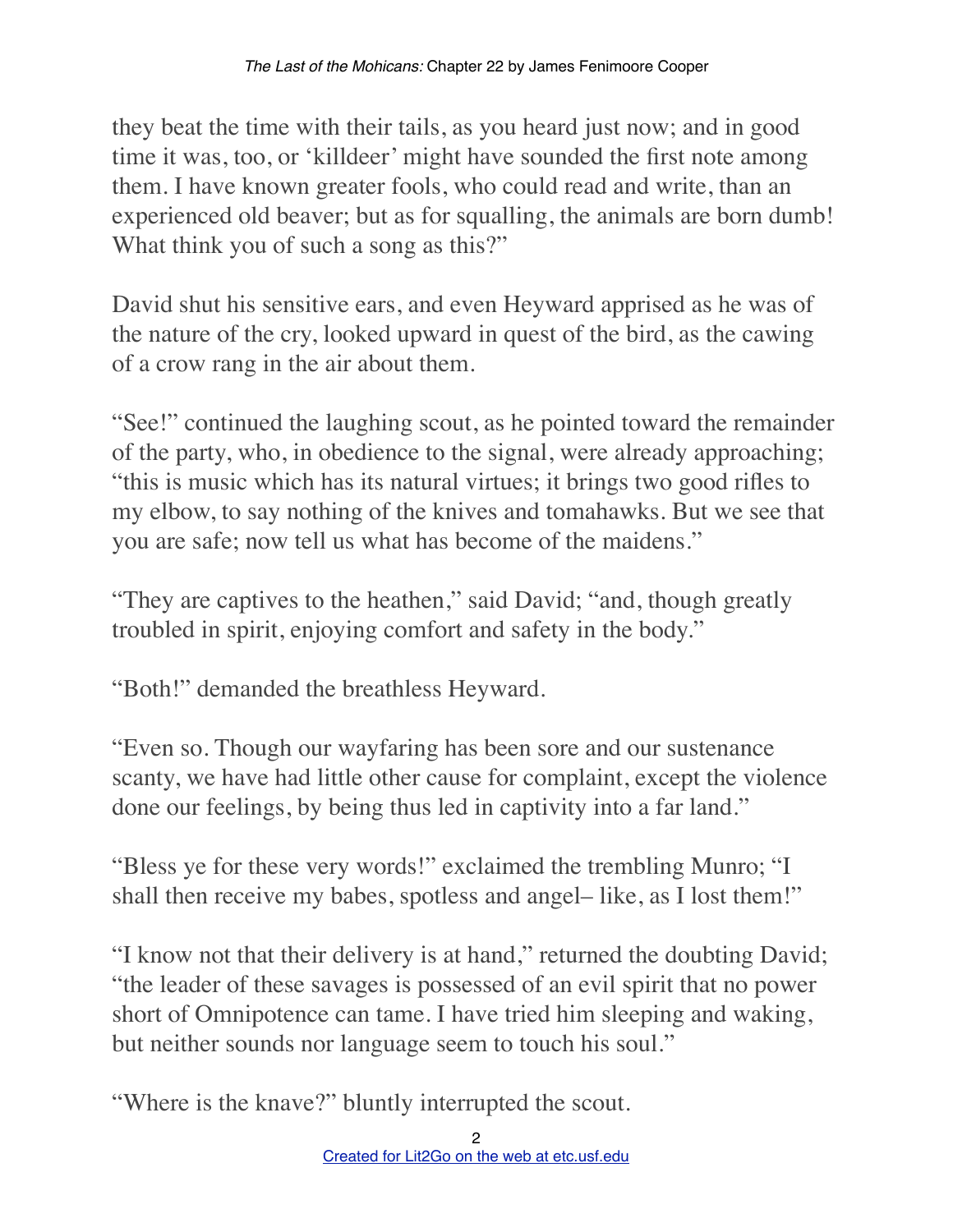"He hunts the moose to–day, with his young men; and tomorrow, as I hear, they pass further into the forests, and nigher to the borders of Canada. The elder maiden is conveyed to a neighboring people, whose lodges are situate beyond yonder black pinnacle of rock; while the younger is detained among the women of the Hurons, whose dwellings are but two short miles hence, on a table–land, where the fire had done the office of the axe, and prepared the place for their reception."

"Alice, my gentle Alice!" murmured Heyward; "she has lost the consolation of her sister's presence!"

"Even so. But so far as praise and thanksgiving in psalmody can temper the spirit in affliction, she has not suffered."

"Has she then a heart for music?"

"Of the graver and more solemn character; though it must be acknowledged that, in spite of all my endeavors, the maiden weeps oftener than she smiles. At such moments I forbear to press the holy songs; but there are many sweet and comfortable periods of satisfactory communication, when the ears of the savages are astounded with the upliftings of our voices."

"And why are you permitted to go at large, unwatched?"

David composed his features into what he intended should express an air of modest humility, before he meekly replied:

"Little be the praise to such a worm as I. But, though the power of psalmody was suspended in the terrible business of that field of blood through which we have passed, it has recovered its influence even over the souls of the heathen, and I am suffered to go and come at will."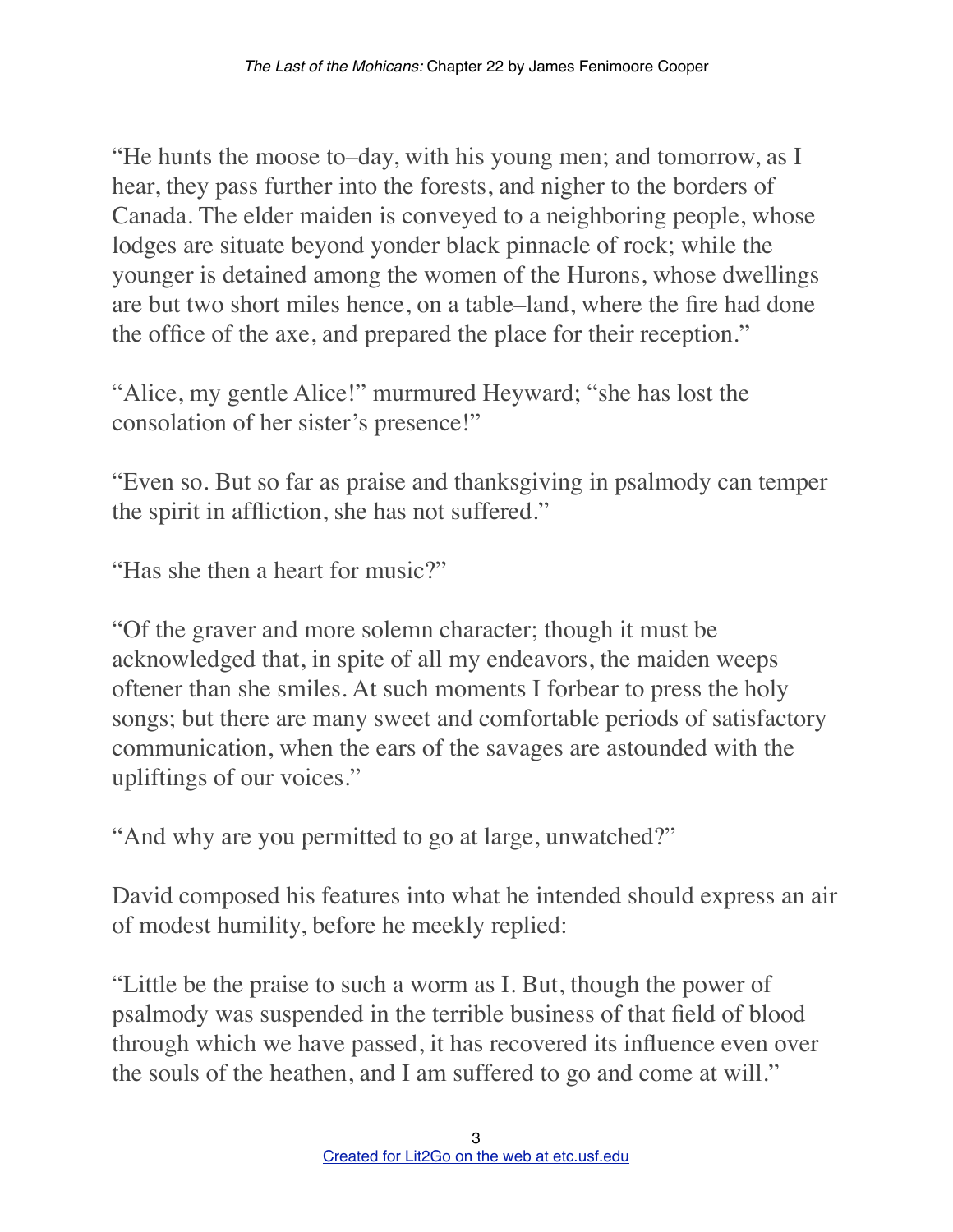The scout laughed, and, tapping his own forehead significantly, he perhaps explained the singular indulgence more satisfactorily when he said:

"The Indians never harm a non–composser. But why, when the path lay open before your eyes, did you not strike back on your own trail (it is not so blind as that which a squirrel would make), and bring in the tidings to Edward?"

The scout, remembering only his own sturdy and iron nature, had probably exacted a task that David, under no circumstances, could have performed. But, without entirely losing the meekness of his air, the latter was content to answer:

"Though my soul would rejoice to visit the habitations of Christendom once more, my feet would rather follow the tender spirits intrusted to my keeping, even into the idolatrous province of the Jesuits, than take one step backward, while they pined in captivity and sorrow."

Though the figurative language of David was not very intelligible, the sincere and steady expression of his eye, and the glow of his honest countenance, were not easily mistaken. Uncas pressed closer to his side, and regarded the speaker with a look of commendation, while his father expressed his satisfaction by the ordinary pithy exclamation of approbation. The scout shook his head as he rejoined:

"The Lord never intended that the man should place all his endeavors in his throat, to the neglect of other and better gifts! But he has fallen into the hands of some silly woman, when he should have been gathering his education under a blue sky, among the beauties of the forest. Here, friend; I did intend to kindle a fire with this tooting– whistle of thine; but, as you value the thing, take it, and blow your best on it."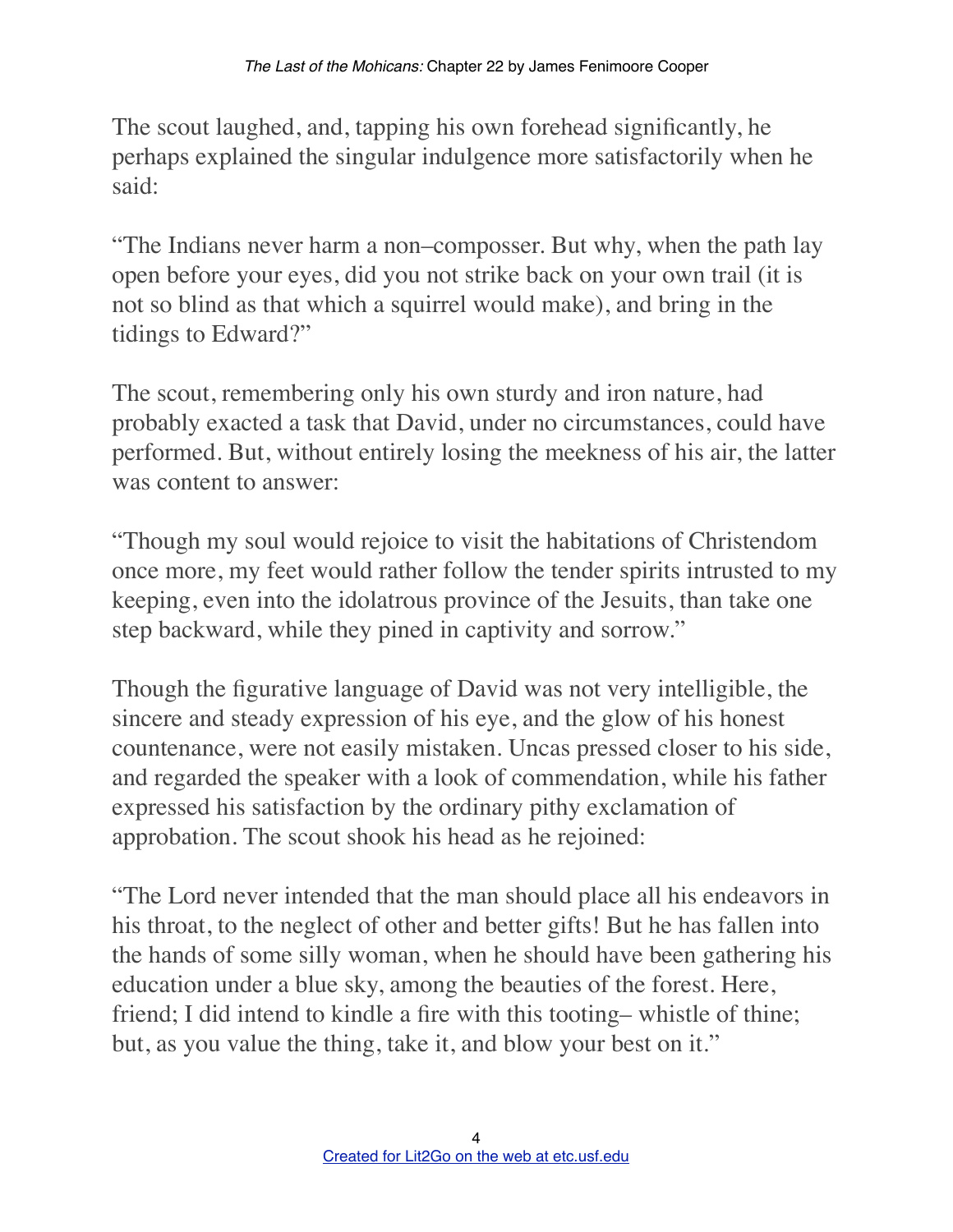Gamut received his pitch–pipe with as strong an expression of pleasure as he believed compatible with the grave functions he exercised. After essaying its virtues repeatedly, in contrast with his own voice, and, satisfying himself that none of its melody was lost, he made a very serious demonstration toward achieving a few stanzas of one of the longest effusions in the little volume so often mentioned.

Heyward, however, hastily interrupted his pious purpose by continuing questions concerning the past and present condition of his fellow captives, and in a manner more methodical than had been permitted by his feelings in the opening of their interview. David, though he regarded his treasure with longing eyes, was constrained to answer, especially as the venerable father took a part in the interrogatories, with an interest too imposing to be denied. Nor did the scout fail to throw in a pertinent inquiry, whenever a fitting occasion presented. In this manner, though with frequent interruptions which were filled with certain threatening sounds from the recovered instrument, the pursuers were put in possession of such leading circumstances as were likely to prove useful in accomplishing their great and engrossing object—the recovery of the sisters. The narrative of David was simple, and the facts but few.

Magua had waited on the mountain until a safe moment to retire presented itself, when he had descended, and taken the route along the western side of the Horican in direction of the Canadas. As the subtle Huron was familiar with the paths, and well knew there was no immediate danger of pursuit, their progress had been moderate, and far from fatiguing. It appeared from the unembellished statement of David, that his own presence had been rather endured than desired; though even Magua had not been entirely exempt from that veneration with which the Indians regard those whom the Great Spirit had visited in their intellects. At night, the utmost care had been taken of the captives, both to prevent injury from the damps of the woods and to guard against an escape. At the spring, the horses were turned loose, as has been seen; and, notwithstanding the remoteness and length of their trail, the artifices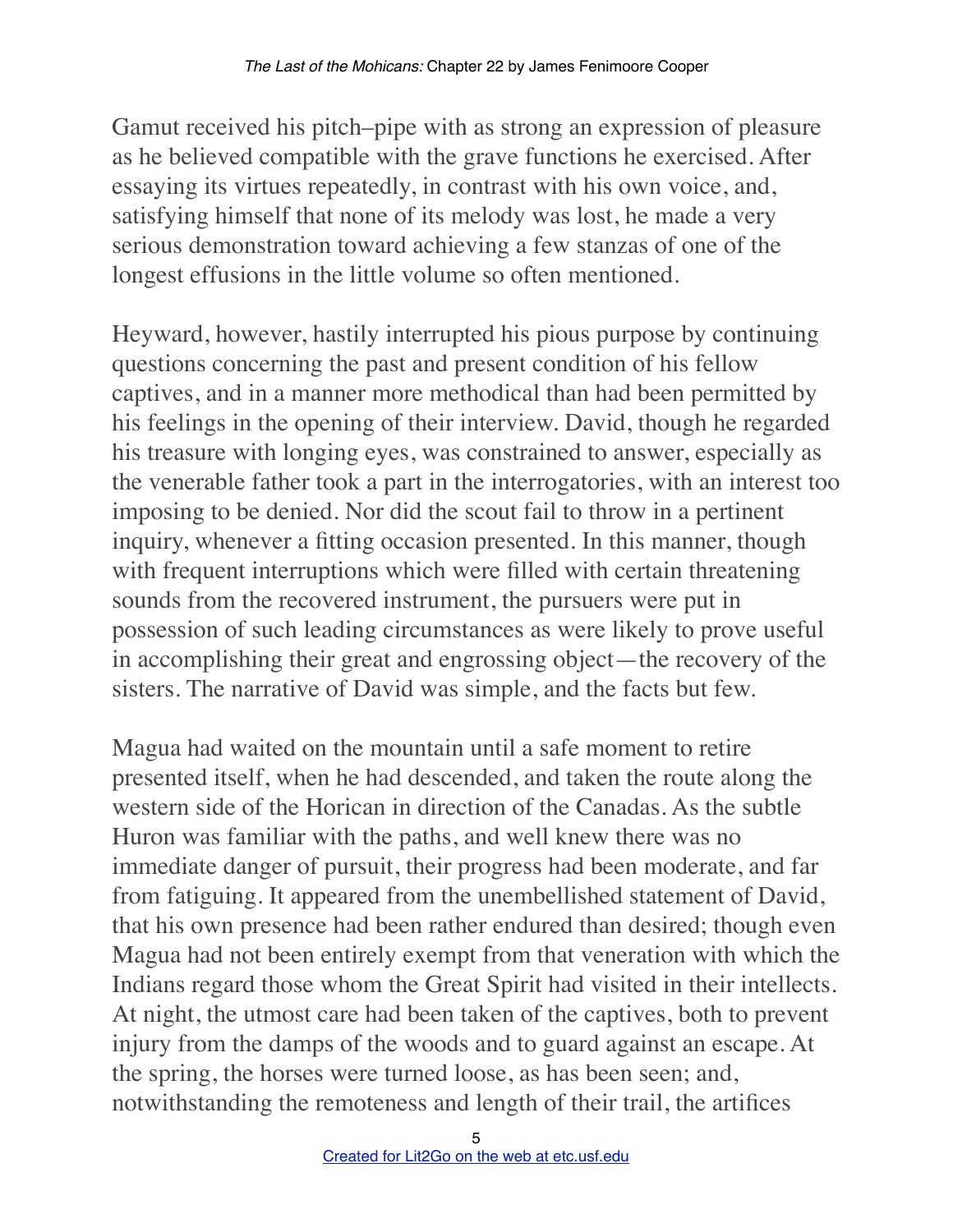already named were resorted to, in order to cut off every clue to their place of retreat. On their arrival at the encampment of his people, Magua, in obedience to a policy seldom departed from, separated his prisoners. Cora had been sent to a tribe that temporarily occupied an adjacent valley, though David was far too ignorant of the customs and history of the natives, to be able to declare anything satisfactory concerning their name or character. He only knew that they had not engaged in the late expedition against William Henry; that, like the Hurons themselves they were allies of Montcalm; and that they maintained an amicable, though a watchful intercourse with the warlike and savage people whom chance had, for a time, brought in such close and disagreeable contact with themselves.

The Mohicans and the scout listened to his interrupted and imperfect narrative, with an interest that obviously increased as he proceeded; and it was while attempting to explain the pursuits of the community in which Cora was detained, that the latter abruptly demanded:

"Did you see the fashion of their knives? wee they of English or French formation?"

"My thoughts were bent on no such vanities, but rather mingled in consolation with those of the maidens."

"The time may come when you will not consider the knife of a savage such a despicable vanity," returned the scout, with a strong expression of contempt for the other's dullness. "Had they held their corn feast—or can you say anything of the totems of the tribe?"

"Of corn, we had many and plentiful feasts; for the grain, being in the milk is both sweet to the mouth and comfortable to the stomach. Of totem, I know not the meaning; but if it appertaineth in any wise to the art of Indian music, it need not be inquired after at their hands. They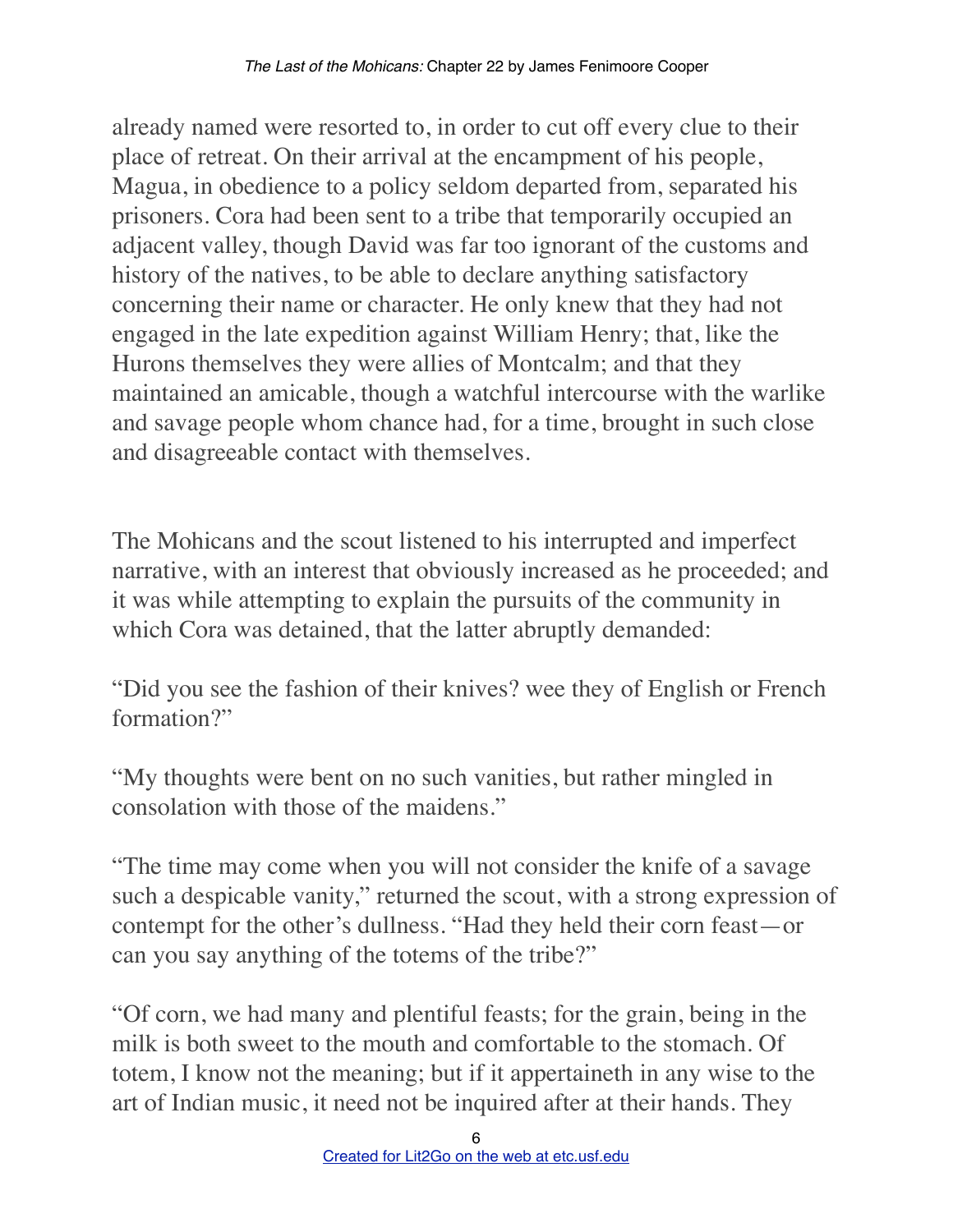never join their voices in praise, and it would seem that they are among the profanest of the idolatrous."

"Therein you belie the natur' of an Indian. Even the Mingo adores but the true and loving God. 'Tis wicked fabrication of the whites, and I say it to the shame of my color that would make the warrior bow down before images of his own creation. It is true, they endeavor to make truces to the wicked one—as who would not with an enemy he cannot conquer! but they look up for favor and assistance to the Great and Good Spirit only."

"It may be so," said David; "but I have seen strange and fantastic images drawn in their paint, of which their admiration and care savored of spiritual pride; especially one, and that, too, a foul and loathsome object."

"Was it a sarpent?" quickly demanded the scout.

"Much the same. It was in the likeness of an abject and creeping tortoise."

"Hugh!" exclaimed both the attentive Mohicans in a breath; while the scout shook his head with the air of one who had made an important but by no means a pleasing discovery. Then the father spoke, in the language of the Delawares, and with a calmness and dignity that instantly arrested the attention even of those to whom his words were unintelligible. His gestures were impressive, and at times energetic. Once he lifted his arm on high; and, as it descended, the action threw aside the folds of his light mantle, a finger resting on his breast, as if he would enforce his meaning by the attitude. Duncan's eyes followed the movement, and he perceived that the animal just mentioned was beautifully, though faintly, worked in blue tint, on the swarthy breast of the chief. All that he had ever heard of the violent separation of the vast tribes of the Delawares rushed across his mind, and he awaited the proper moment to speak, with a suspense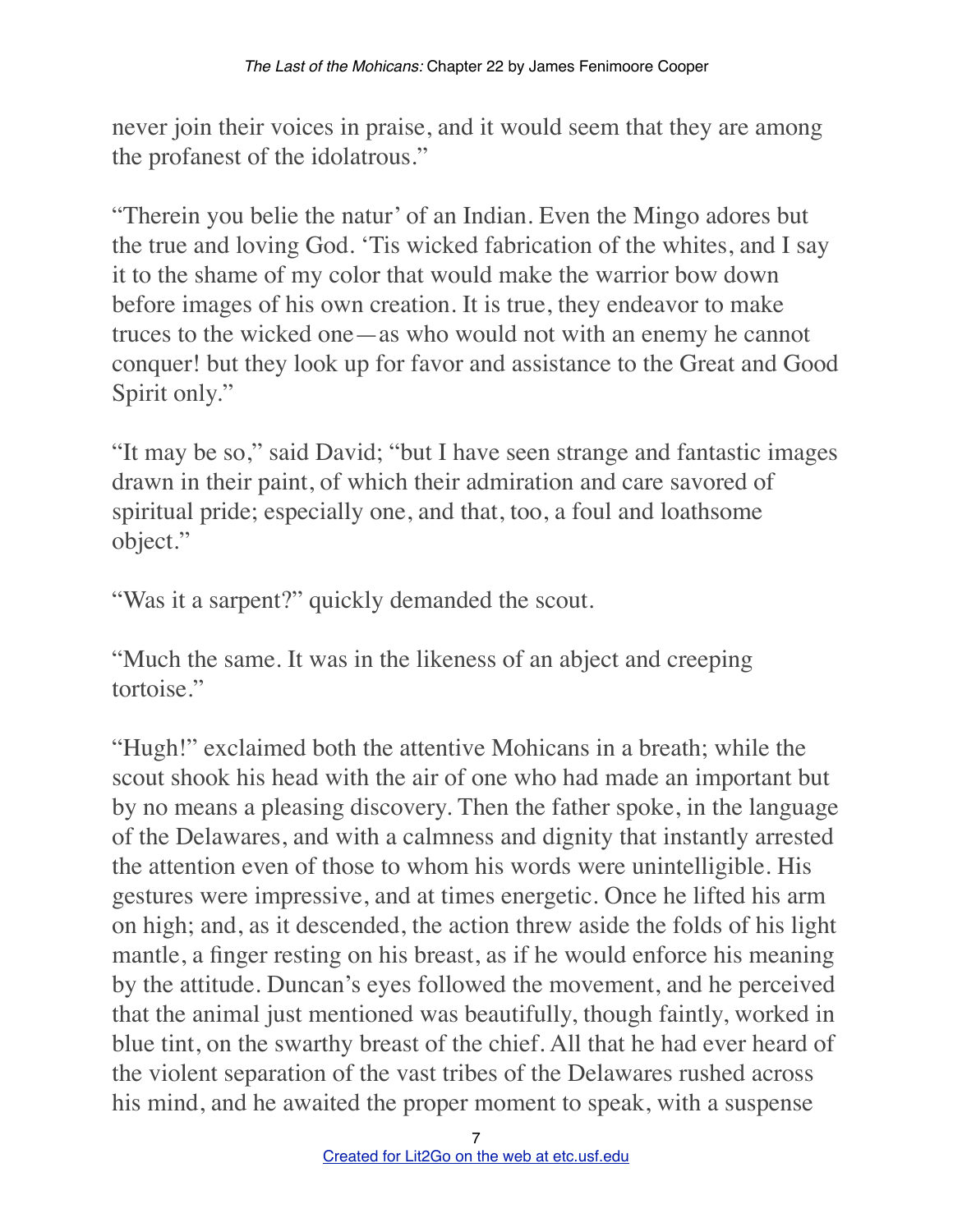that was rendered nearly intolerable by his interest in the stake. His wish, however, was anticipated by the scout who turned from his red friend, saying:

"We have found that which may be good or evil to us, as heaven disposes. The Sagamore is of the high blood of the Delawares, and is the great chief of their Tortoises! That some of this stock are among the people of whom the singer tells us, is plain by his words; and, had he but spent half the breath in prudent questions that he has blown away in making a trumpet of his throat, we might have known how many warriors they numbered. It is, altogether, a dangerous path we move in; for a friend whose face is turned from you often bears a bloodier mind than the enemy who seeks your scalp."

"Explain," said Duncan.

"'Tis a long and melancholy tradition, and one I little like to think of; for it is not to be denied that the evil has been mainly done by men with white skins. But it has ended in turning the tomahawk of brother against brother, and brought the Mingo and the Delaware to travel in the same path."

"You, then, suspect it is a portion of that people among whom Cora resides?"

The scout nodded his head in assent, though he seemed anxious to waive the further discussion of a subject that appeared painful. The impatient Duncan now made several hasty and desperate propositions to attempt the release of the sisters. Munro seemed to shake off his apathy, and listened to the wild schemes of the young man with a deference that his gray hairs and reverend years should have denied. But the scout, after suffering the ardor of the lover to expend itself a little, found means to convince him of the folly of precipitation, in a manner that would require their coolest judgment and utmost fortitude.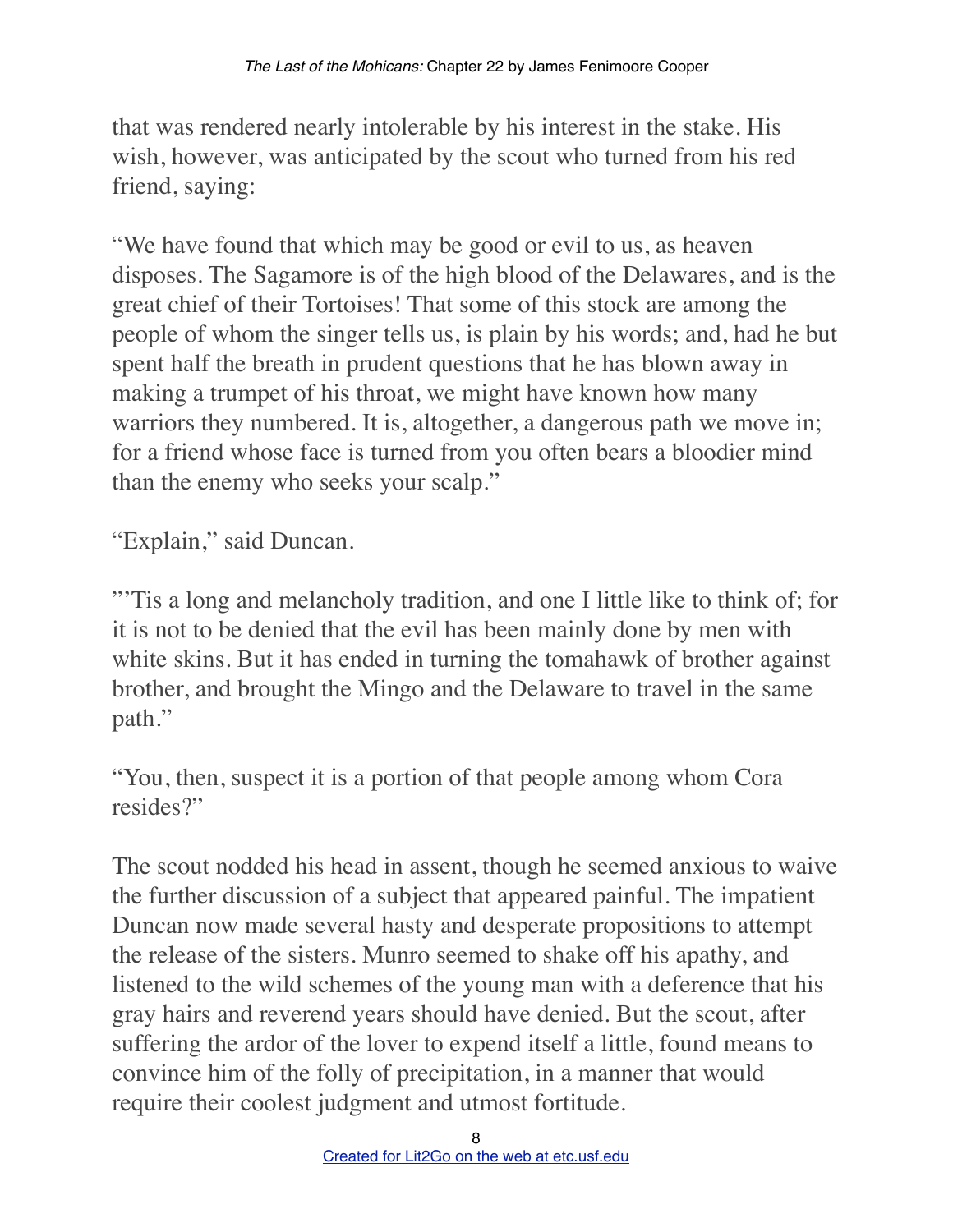"It would be well," he added, "to let this man go in again, as usual, and for him to tarry in the lodges, giving notice to the gentle ones of our approach, until we call him out, by signal, to consult. You know the cry of a crow, friend, from the whistle of the whip–poor–will?"

"Tis a pleasing bird," returned David, "and has a soft and melancholy" note! though the time is rather quick and ill– measured."

"He speaks of the wish–ton–wish," said the scout; "well, since you like his whistle, it shall be your signal. Remember, then, when you hear the whip–poor–will's call three times repeated, you are to come into the bushes where the bird might be supposed—"

"Stop," interrupted Heyward; "I will accompany him."

"You!" exclaimed the astonished Hawkeye; "are you tired of seeing the sun rise and set?"

"David is a living proof that the Hurons can be merciful."

"Ay, but David can use his throat, as no man in his senses would pervart the gift."

"I too can play the madman, the fool, the hero; in short, any or everything to rescue her I love. Name your objections no longer: I am resolved."

Hawkeye regarded the young man a moment in speechless amazement. But Duncan, who, in deference to the other's skill and services, had hitherto submitted somewhat implicitly to his dictation, now assumed the superior, with a manner that was not easily resisted. He waved his hand, in sign of his dislike to all remonstrance, and then, in more tempered language, he continued: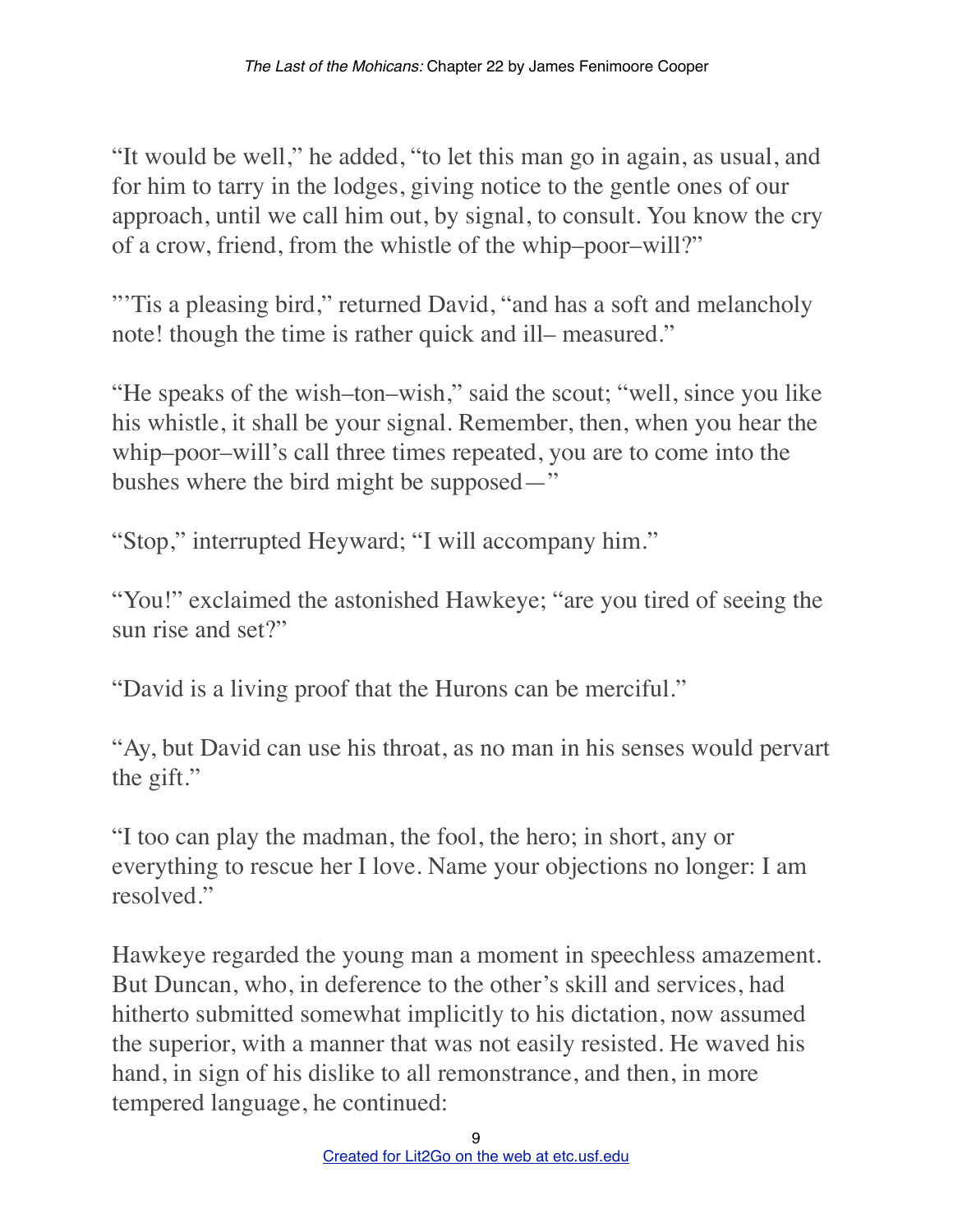"You have the means of disguise; change me; paint me, too, if you will; in short, alter me to anything—a fool."

"It is not for one like me to say that he who is already formed by so powerful a hand as Providence, stands in need of a change," muttered the discontented scout. "When you send your parties abroad in war, you find it prudent, at least, to arrange the marks and places of encampment, in order that they who fight on your side may know when and where to expect a friend."

"Listen," interrupted Duncan; "you have heard from this faithful follower of the captives, that the Indians are of two tribes, if not of different nations. With one, whom you think to be a branch of the Delawares, is she you call the 'dark–hair'; the other, and younger, of the ladies, is undeniably with our declared enemies, the Hurons. It becomes my youth and rank to attempt the latter adventure. While you, therefore, are negotiating with your friends for the release of one of the sisters, I will effect that of the other, or die."

The awakened spirit of the young soldier gleamed in his eyes, and his form became imposing under its influence. Hawkeye, though too much accustomed to Indian artifices not to foresee the danger of the experiment, knew not well how to combat this sudden resolution.

Perhaps there was something in the proposal that suited his own hardy nature, and that secret love of desperate adventure, which had increased with his experience, until hazard and danger had become, in some measure, necessary to the enjoyment of his existence. Instead of continuing to oppose the scheme of Duncan, his humor suddenly altered, and he lent himself to its execution.

"Come," he said, with a good–humored smile; "the buck that will take to the water must be headed, and not followed. Chingachgook has as many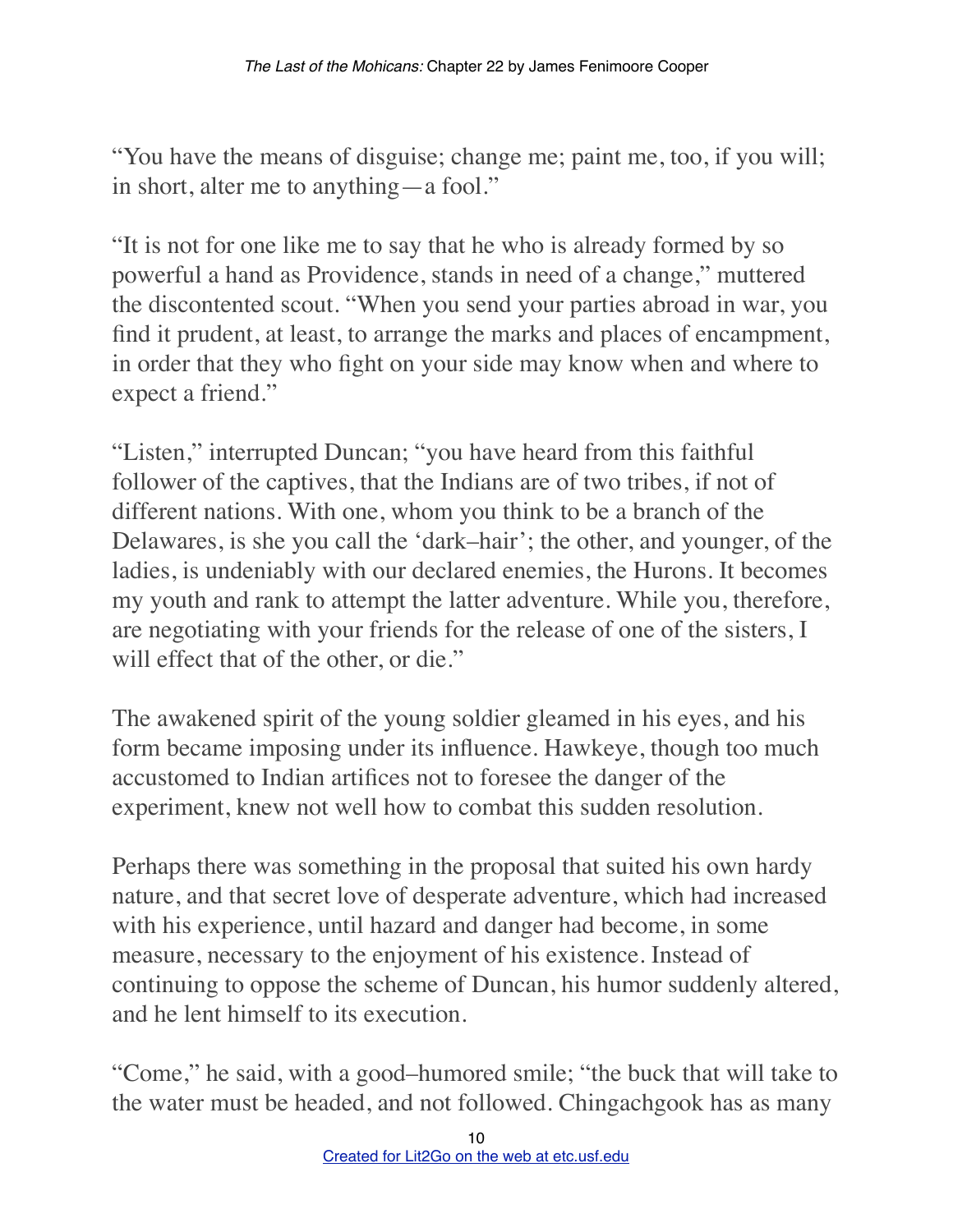different paints as the engineer officer's wife, who takes down natur' on scraps of paper, making the mountains look like cocks of rusty hay, and placing the blue sky in reach of your hand. The Sagamore can use them, too. Seat yourself on the log; and my life on it, he can soon make a natural fool of you, and that well to your liking."

Duncan complied; and the Mohican, who had been an attentive listener to the discourse, readily undertook the office. Long practised in all the subtle arts of his race, he drew, with great dexterity and quickness, the fantastic shadow that the natives were accustomed to consider as the evidence of a friendly and jocular disposition. Every line that could possibly be interpreted into a secret inclination for war, was carefully avoided; while, on the other hand, he studied those conceits that might be construed into amity.

In short, he entirely sacrificed every appearance of the warrior to the masquerade of a buffoon. Such exhibitions were not uncommon among the Indians, and as Duncan was already sufficiently disguised in his dress, there certainly did exist some reason for believing that, with his knowledge of French, he might pass for a juggler from Ticonderoga, straggling among the allied and friendly tribes.

When he was thought to be sufficiently painted, the scout gave him much friendly advice; concerted signals, and appointed the place where they should meet, in the event of mutual success. The parting between Munro and his young friend was more melancholy; still, the former submitted to the separation with an indifference that his warm and honest nature would never have permitted in a more healthful state of mind. The scout led Heyward aside, and acquainted him with his intention to leave the veteran in some safe encampment, in charge of Chingachgook, while he and Uncas pursued their inquires among the people they had reason to believe were Delawares. Then, renewing his cautions and advice, he concluded by saying, with a solemnity and warmth of feeling, with which Duncan was deeply touched: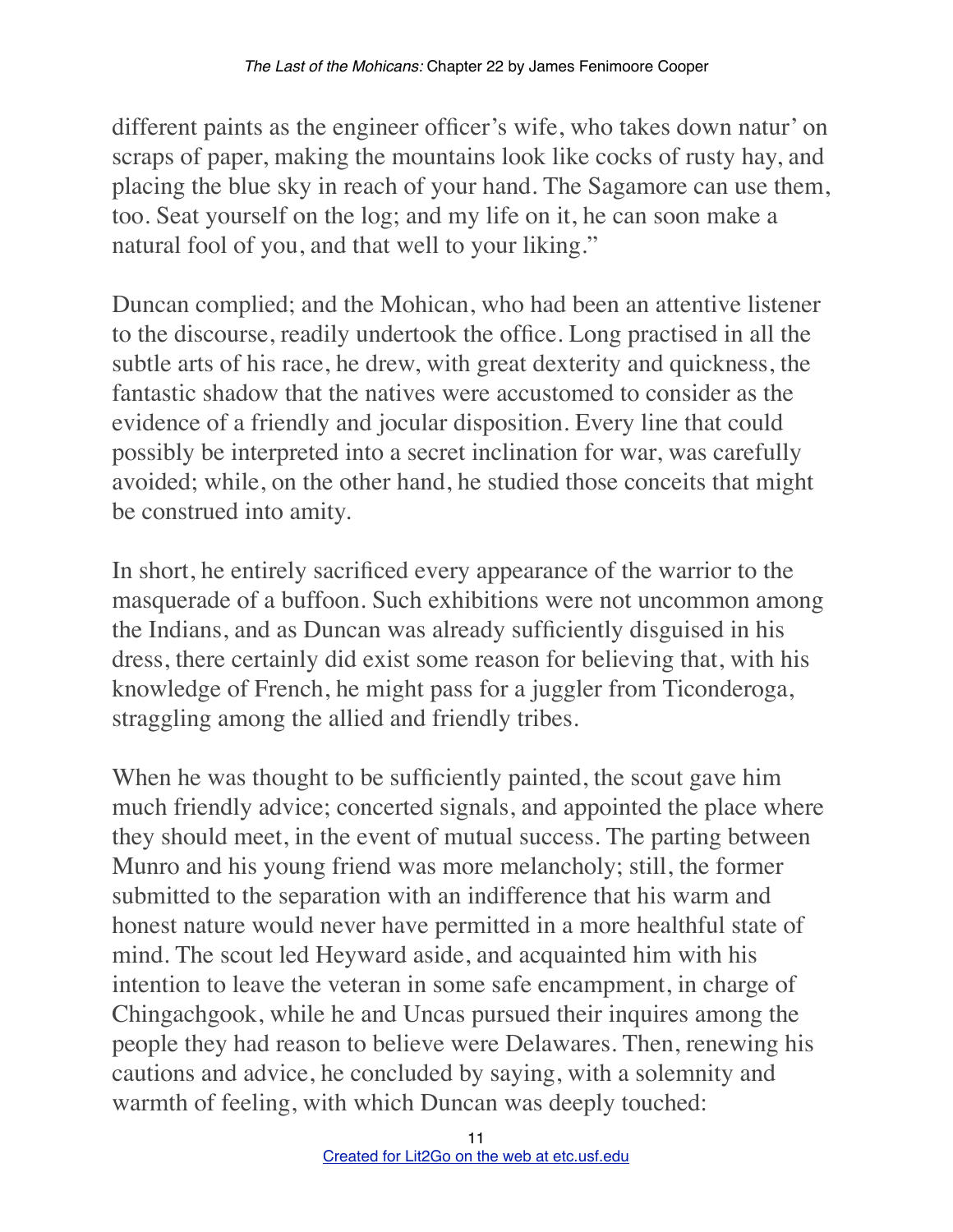"And, now, God bless you! You have shown a spirit that I like; for it is the gift of youth, more especially one of warm blood and a stout heart. But believe the warning of a man who has reason to know all he says to be true. You will have occasion for your best manhood, and for a sharper wit than what is to be gathered in books, afore you outdo the cunning or get the better of the courage of a Mingo. God bless you! if the Hurons master your scalp, rely on the promise of one who has two stout warriors to back him. They shall pay for their victory, with a life for every hair it holds. I say, young gentleman, may Providence bless your undertaking, which is altogether for good; and, remember, that to outwit the knaves it is lawful to practise things that may not be naturally the gift of a white– skin."

Duncan shook his worthy and reluctant associate warmly by the hand, once more recommended his aged friend to his care, and returning his good wishes, he motioned to David to proceed. Hawkeye gazed after the high–spirited and adventurous young man for several moments, in open admiration; then, shaking his head doubtingly, he turned, and led his own division of the party into the concealment of the forest.

The route taken by Duncan and David lay directly across the clearing of the beavers, and along the margin of their pond.

When the former found himself alone with one so simple, and so little qualified to render any assistance in desperate emergencies, he first began to be sensible of the difficulties of the task he had undertaken. The fading light increased the gloominess of the bleak and savage wilderness that stretched so far on every side of him, and there was even a fearful character in the stillness of those little huts, that he knew were so abundantly peopled. It struck him, as he gazed at the admirable structures and the wonderful precautions of their sagacious inmates, that even the brutes of these vast wilds were possessed of an instinct nearly commensurate with his own reason; and he could not reflect, without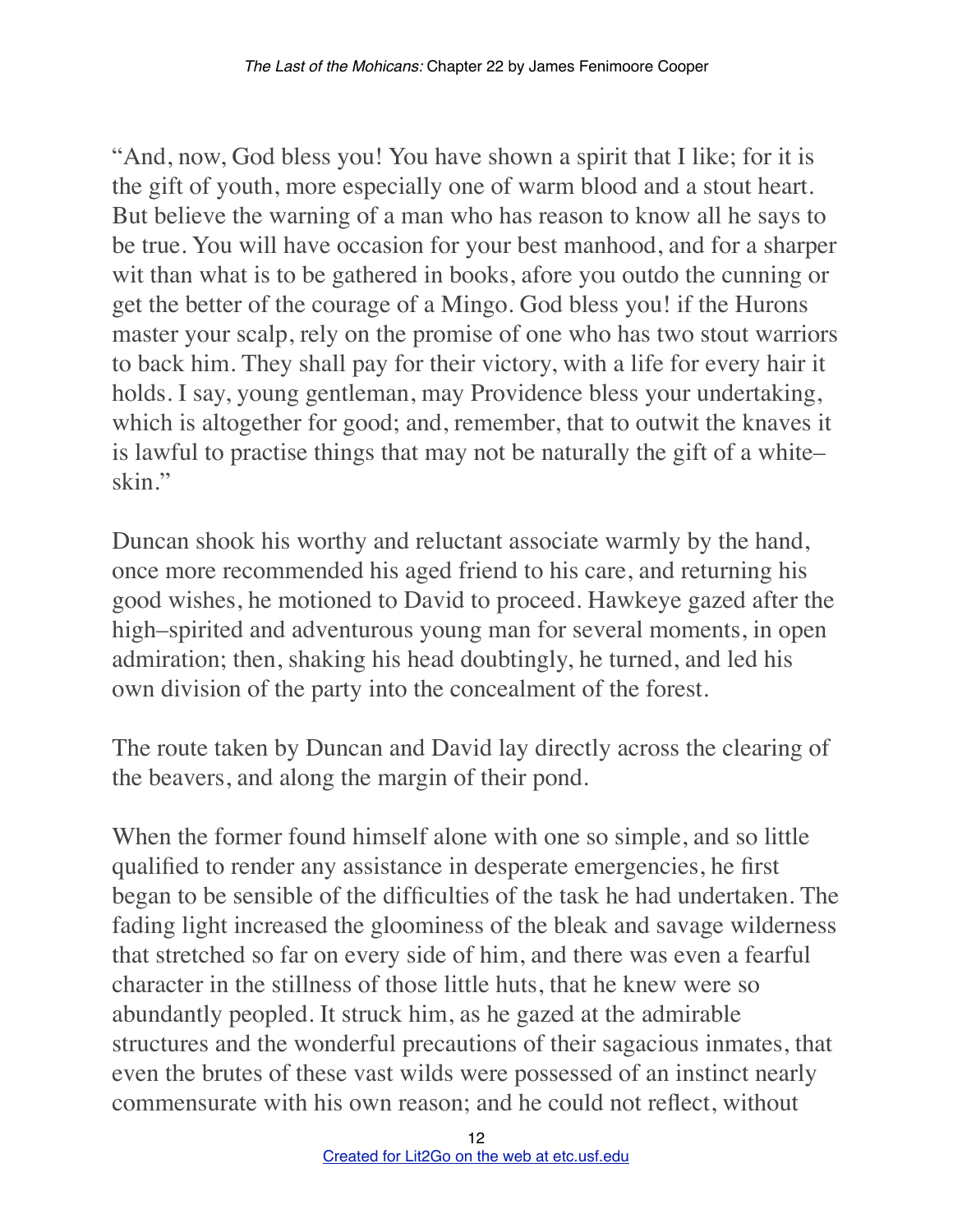anxiety, on the unequal contest that he had so rashly courted. Then came the glowing image of Alice; her distress; her actual danger; and all the peril of his situation was forgotten. Cheering David, he moved on with the light and vigorous step of youth and enterprise.

After making nearly a semicircle around the pond, they diverged from the water–course, and began to ascend to the level of a slight elevation in that bottom land, over which they journeyed. Within half an hour they gained the margin of another opening that bore all the signs of having been also made by the beavers, and which those sagacious animals had probably been induced, by some accident, to abandon, for the more eligible position they now occupied. A very natural sensation caused Duncan to hesitate a moment, unwilling to leave the cover of their bushy path, as a man pauses to collect his energies before he essays any hazardous experiment, in which he is secretly conscious they will all be needed. He profited by the halt, to gather such information as might be obtained from his short and hasty glances.

On the opposite side of the clearing, and near the point where the brook tumbled over some rocks, from a still higher level, some fifty or sixty lodges, rudely fabricated of logs brush, and earth intermingled, were to be discovered. They were arranged without any order, and seemed to be constructed with very little attention to neatness or beauty. Indeed, so very inferior were they in the two latter particulars to the village Duncan had just seen, that he began to expect a second surprise, no less astonishing that the former. This expectation was is no degree diminished, when, by the doubtful twilight, he beheld twenty or thirty forms rising alternately from the cover of the tall, coarse grass, in front of the lodges, and then sinking again from the sight, as it were to burrow in the earth. By the sudden and hasty glimpses that he caught of these figures, they seemed more like dark, glancing specters, or some other unearthly beings, than creatures fashioned with the ordinary and vulgar materials of flesh and blood. A gaunt, naked form was seen, for a single instant, tossing its arms wildly in the air, and then the spot it had filled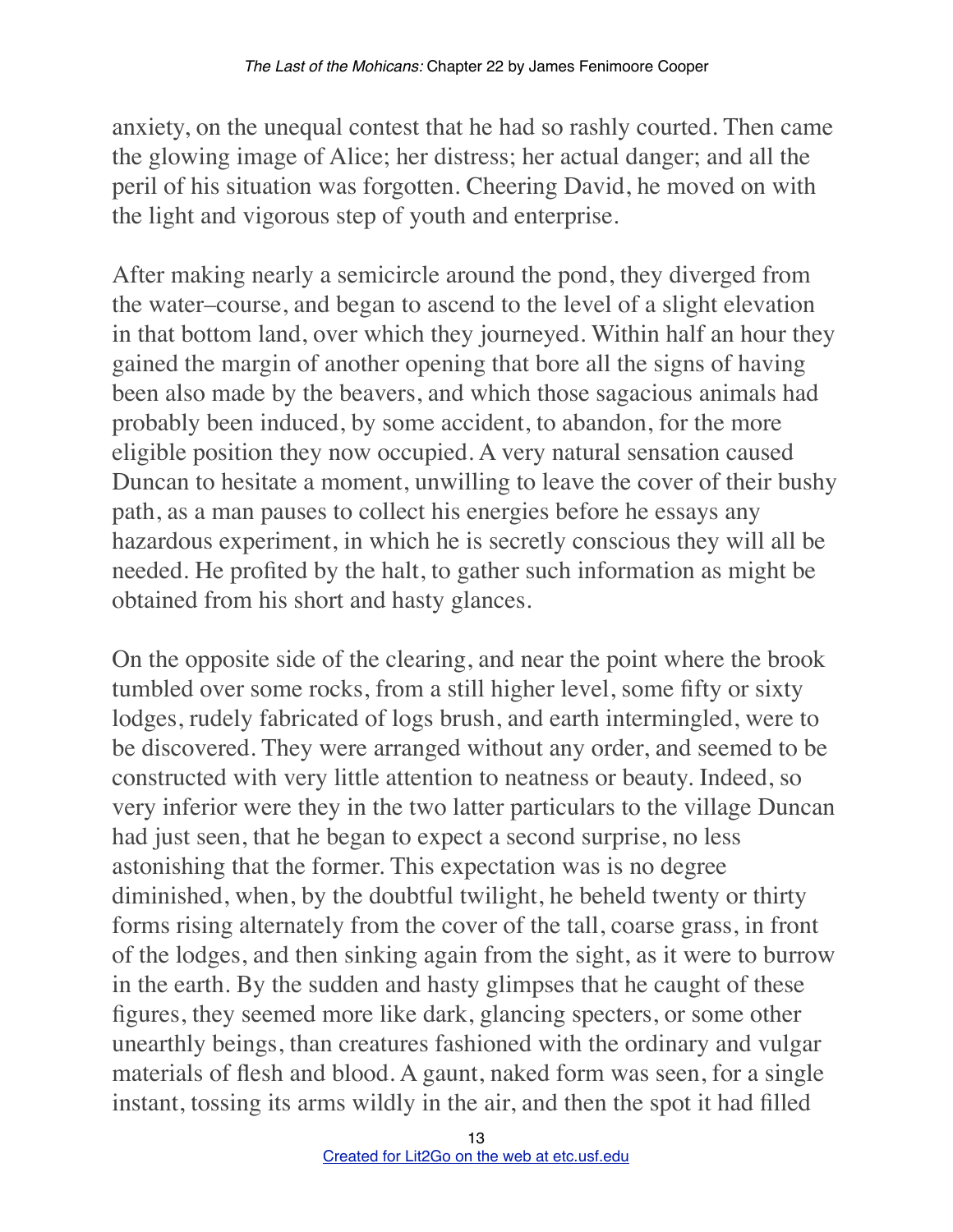was vacant; the figure appearing suddenly in some other and distant place, or being succeeded by another, possessing the same mysterious character. David, observing that his companion lingered, pursued the direction of his gaze, and in some measure recalled the recollection of Heyward, by speaking.

"There is much fruitful soil uncultivated here," he said; "and, I may add, without the sinful leaven of self– commendation, that, since my short sojourn in these heathenish abodes, much good seed has been scattered by the wayside."

"The tribes are fonder of the chase than of the arts of men of labor," returned the unconscious Duncan, still gazing at the objects of his wonder.

"It is rather joy than labor to the spirit, to lift up the voice in praise; but sadly do these boys abuse their gifts. Rarely have I found any of their age, on whom nature has so freely bestowed the elements of psalmody; and surely, surely, there are none who neglect them more. Three nights have I now tarried here, and three several times have I assembled the urchins to join in sacred song; and as often have they responded to my efforts with whoopings and howlings that have chilled my soul!"

"Of whom speak you?"

"Of those children of the devil, who waste the precious moments in yonder idle antics. Ah! the wholesome restraint of discipline is but little known among this self–abandoned people. In a country of birches, a rod is never seen, and it ought not to appear a marvel in my eyes, that the choicest blessings of Providence are wasted in such cries as these."

David closed his ears against the juvenile pack, whose yell just then rang shrilly through the forest; and Duncan, suffering his lip to curl, as in mockery of his own superstition, said firmly: